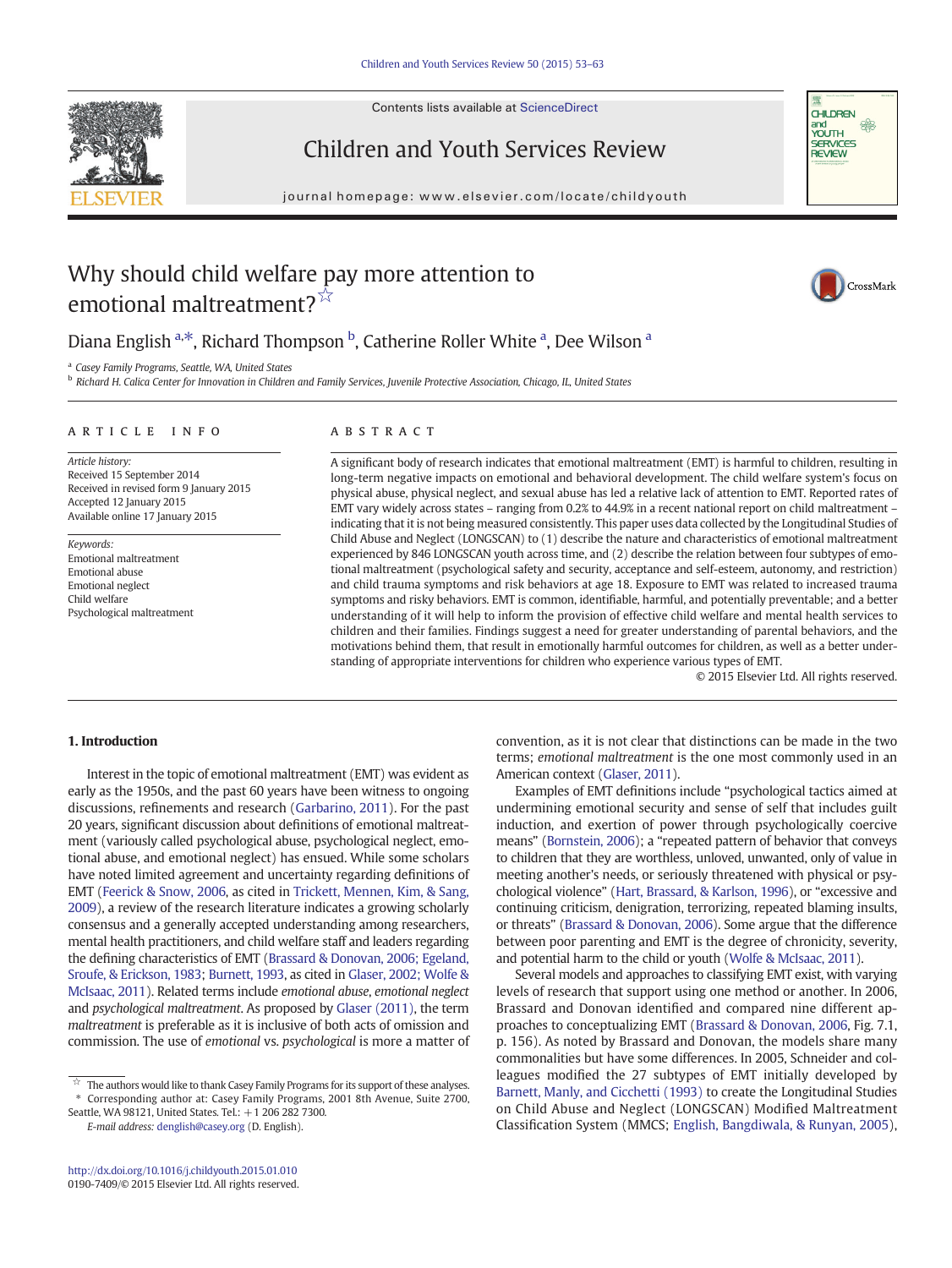which provides the four categories of EMT utilized in this study: 1) failure to support psychological safety and security; 2) failure to support acceptance and self-esteem; 3) failure to allow age-appropriate autonomy; and 4) restriction (see the [Methods](#page--1-0) section for a description).

Although a definition of EMT that includes chronicity, severity, and potential harm is generally accepted, some research suggests that even one or two incidents of verbal abuse per year can be harmful to children. In other words, it is not just chronic EMT that is harmful. [Donovan and Brassard \(2011\)](#page--1-0) argue that the experience of EMT results in variable effects based on differences in intensity and whether the EMT is stable, increasing, or decreasing in frequency across time. Furthermore, while definitions differentiate characteristics of emotional maltreatment into emotional abuse (EMT-EA) and emotional neglect (EMT-EN) ([Brassard, Hart, & Hardy, 1993; Garbarino, Guttmann, &](#page--1-0) [Seeley, 1986; Iwaniec, 1995; O'Hagen, 1995](#page--1-0)), research suggests that there are different impacts for hostile, indifferent, and misguided and/or inattentive parenting ([Iwaniec, 2006\)](#page--1-0). Until further research is conducted on children's experiences of maltreatment and the related consequences of those experiences, it is difficult to arrive at definitive conclusions about these definitional issues.

### 1.1. Incidence and prevalence of EMT

Although definitions and classifications vary, findings from a number of research endeavors demonstrate that EMT is common. In 2009, based on a national community sample of 4549 children and youth, [Finkelhor,](#page--1-0) [Turner, Ormrod, and Hamby \(2009\)](#page--1-0) reported a past-year 6.4% victimization rate for psychological or emotional abuse, and a lifetime 11.9% victimization rate for psychological or emotional abuse. Among the 14 to 17-year-olds in the sample, 22.6% had experienced psychological or emotional abuse in their lifetime.

The Fourth National Incidence Study (NIS-4) provides information on national rates of EMT. The NIS-4 compared rates of child maltreatment based on the knowledge of "sentinels" of child abuse and neglect cases in 122 counties around the United States. NIS-4 used two standards, a harm standard and a less stringent endangerment standard, to classify cases of child maltreatment identified by sentinels (mostly mandated reporters) and including both cases reported and not reported to Child Protective Services (CPS). NIS-4 found large reductions in physical, sexual, and emotional abuse using both the harm and endangerment standards from 1993 to 2006, but identified a doubling of emotional neglect using the endangerment standard from 1993 to 2006. The increase in emotional neglect was much larger for children ages 0–5 than for older children; there was a 259% increase for children ages 0–2 and a 214% increase for children ages 3–5 compared to a 10% increase for 6–8 year olds [\(Sedlak et al., 2010](#page--1-0)).

While the increase in emotional neglect as measured by the NIS-4 may reflect increased awareness of EMT, any increase in awareness has not translated into consistent identification and reporting. An examination of states' child welfare system data on the identification and substantiation of EMT reveals widely varying practices in terms of definitions and reports to national databases. The 2012 National Child Abuse and Neglect Data System (NCANDS) report indicates that in 18 states, less than 1% of child victims were substantiated for EMT, and in nine states, 0.5% or less of child victims were substantiated for EMT. However, in six states, more than a quarter of child victims were substantiated for EMT, and in two states, more than 40% of child victims were substantiated for EMT. Such dramatic differences in the percentages of child victims substantiated by states' child welfare systems for EMT that exceed, at the extremes, 200 to 1 (44.9% vs. 0.2%) suggest major differences in the way EMT is conceptualized and measured rather than differences in incidence rates per se ([U. S. Department of Health](#page--1-0) [et al., 2013\)](#page--1-0). Both NCANDS and NIS studies likely reflect changes in advocates' and practitioners' understanding of EMT, not just changes in incidence.

Concerns about the accuracy regarding the incidence of EMT in official records are further supported by research examining Child Protective Services (CPS) records to determine whether EMT was reported but not documented in the official classification of maltreatment. In an examination of CPS records, [Trickett et al. \(2009\)](#page--1-0) found that nearly 50% of 303 adolescents who had been substantiated for maltreatment experienced EMT, although only 9% were identified as having experienced EMT at the time they were referred to CPS. Furthermore, when asked about their maltreatment experiences, youth reported EMT occurred at a rate more than six times higher than the rate found in official reports for the same youth ([Everson et al., 2008\)](#page--1-0).

### 1.2. Why does the incidence of EMT matter?

A significant body of research indicates that EMT is harmful to children, resulting in negative impacts on both emotional and behavioral development across developmental stages [\(Claussen & Crittenden, 1991;](#page--1-0) [Hart, Binggeli, & Brassard, 1997; Hart & Brassard, 1987; Miller-Perrin,](#page--1-0) [Perrin, & Kocur, 2009\)](#page--1-0). In their longitudinal study, [Erickson and](#page--1-0) [Egeland \(1996\)](#page--1-0) found that EMT-EN in the first few years of life predicted later social withdrawal, angry noncompliance, and lower academic achievement. [Graham-Berman and Levendovsky \(1998\)](#page--1-0) found that exposure to traumatic events such as domestic violence was related to post-traumatic stress symptomatology in children. [McGee, Wolfe, and](#page--1-0) [Wilson \(1997\)](#page--1-0) found that EMT-EA, such as hostility and rejection, was associated with child behaviors that were negative and hostile. In one longitudinal, multi-informant study of 421 youth from two low income middle schools, verbal aggression (EMT-EA) by parents was associated with depressive symptoms, delinquency, and perceived victimization [\(Donovan & Brassard, 2011](#page--1-0)). In another study, [Miller-Perrin et al.](#page--1-0) [\(2009\)](#page--1-0) found that experiencing EMT-EA as a child predicted higher psychological distress scores in 298 college students and also predicted anxiety, depression, and paranoia. This study also found that psychological aggression by a parent was the strongest predictor of later psychological symptoms in young adulthood [\(Wekerle et al., 2009](#page--1-0)). Furthermore, EMT can affect physiology, heighten children's stress responses, and negatively impact neurodevelopment [\(Yates, 2007](#page--1-0)).

In other research, childhood EMT has been linked to poor immune system response in adulthood ([Fagundes et al., 2012\)](#page--1-0) and poorer adult health indicators ([Rodgers et al., 2004](#page--1-0)). Furthermore, given that EMT often occurs in conjunction with other types of child maltreatment, EMT may persist even after physical abuse, sexual abuse, or neglect of basic physical needs has stopped. Children may not feel safe in homes where EMT periodically occurs even when they are deemed safe by CPS caseworkers or other professionals, because these professionals are focused on other forms of abuse or neglect. EMT may have long-term toxic effects on the nurturing environment in which other types of child maltreatment occur, and in doing so creates major obstacles to recovery from maltreatment, trauma, and other adversities.

Research has also demonstrated the importance of examining outcomes by subtype of EMT [\(Taussig & Culhane, 2010\)](#page--1-0). Different types of EMT have been found to be associated with different developmental outcomes. For example, a previous analysis of LONGSCAN data found that among 806 eight-year-olds, subtypes of EMT had distinct effects: psychological threats to safety and security predicted anger/irritability, while threats to a child's sense of self, self-esteem, and autonomy predicted symptoms of post-traumatic stress ([Schneider, Ross, Graham, &](#page--1-0) [Zielinski, 2005](#page--1-0)). In a prospective study of 243 children in out-of-home care, [Taussig and Culhane \(2010\)](#page--1-0) found that for males, EMT-EA was related to poorer self-esteem, and abandonment was related to higher levels of anxiety and lower levels of life satisfaction after controlling for other types of child maltreatment.

Although EMT is often found in conjunction with other forms of maltreatment, EMT contributes uniquely to negative outcomes (see, for example, [Claussen & Crittenden, 1991; Miller-Perrin et al., 2009; Sullivan,](#page--1-0) [Fehon, Andres-Hyman, Lipschitz, & Grilo, 2006; Wright, Crawford, & Del](#page--1-0)